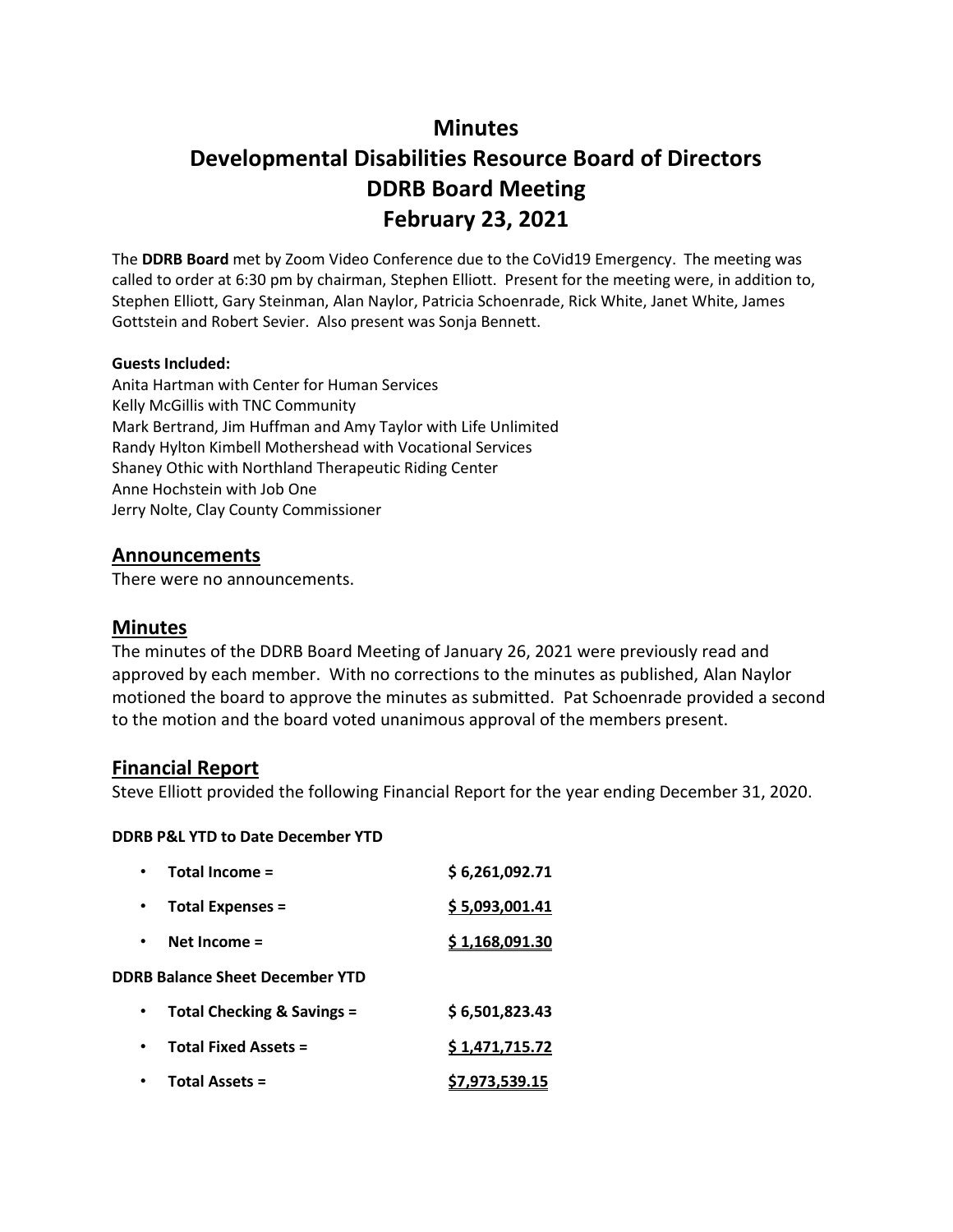| <b>Total Liabilities=</b>             | 1,843.12              |
|---------------------------------------|-----------------------|
| <b>Total Fund Balance =</b>           | \$6,803,604.73        |
| Net Income $=$                        | \$1,168,091.30        |
| Total Equity =                        | \$7,971,696.03        |
| <b>Total Liabilities and Equity =</b> | <u>\$7,973,539.15</u> |

#### **TCM P & L Year to Date December YTD**

|           | Total Income =                        | \$4,247,352.97        |
|-----------|---------------------------------------|-----------------------|
|           | <b>Total Expenses =</b>               | \$3,569,603.65        |
| $\bullet$ | Net Income $=$                        | \$677,849.32          |
|           | <b>TCM Balance Sheet December YTD</b> |                       |
| $\bullet$ | Total Checking & Savings =            | \$3,742,771.55        |
| $\bullet$ | <b>Total Assets =</b>                 | \$3,742.771.55        |
| $\bullet$ | Net Income =                          | \$3,742,771.55        |
|           | <b>Total Liabilities and Equity =</b> | <u>\$3,742,771.55</u> |

### **RECAP of Investments – December 31, 2020**

### **DDRB**

| Long-Term Reserves Investment:                | \$5,655,000.00 |                |  |  |
|-----------------------------------------------|----------------|----------------|--|--|
| Long-Term Investment Interest Earned YTD:     | S              | 90,838.41      |  |  |
| <b>Short-Term Working Capital Investment:</b> | S              | 0.00           |  |  |
| Short-Term Investment Interest Earned YTD: \$ |                | 34.501.44      |  |  |
| <b>TCM</b>                                    |                |                |  |  |
| Long-Term TCM Reserves Investment:            |                | \$3,230,000.00 |  |  |
| <b>TCM Interest YTD:</b>                      | Ś              | 59,587.71      |  |  |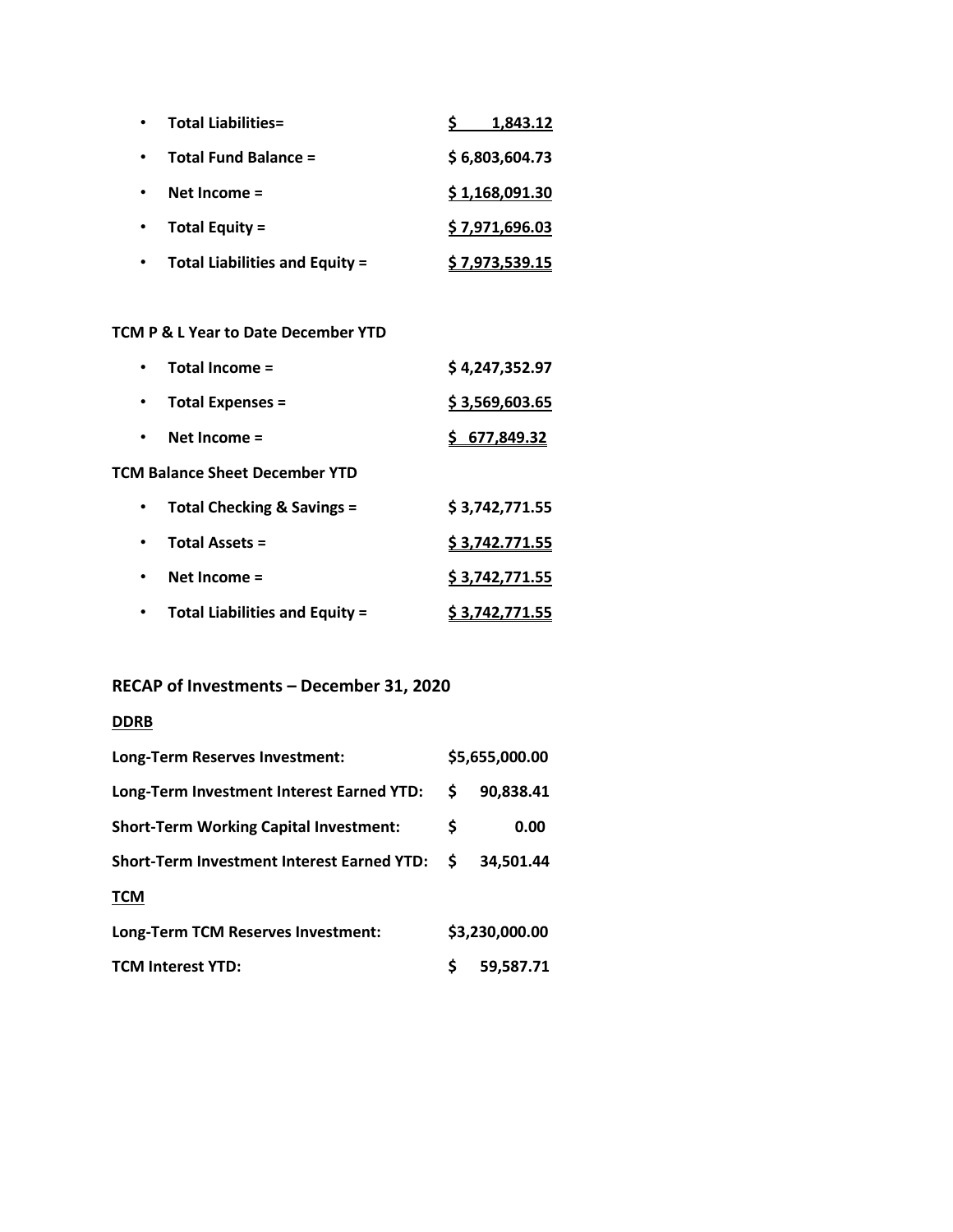Steve provided the following information relative to the annual results compared to the 2020 budget.

|                                                                                        | Jan - Dec 20 | Budget       | \$ Over Budget % of Budget |         |
|----------------------------------------------------------------------------------------|--------------|--------------|----------------------------|---------|
| 2020 DDRB Income                                                                       |              |              |                            |         |
| 4020 County Tax Receipts 2020                                                          | 5,624,218.56 | 5,192,575.00 | 431,643.56                 | 108.31% |
| 4201 · DMH/Della Lamb Waiver Transport (DMH/Della Lamb)                                | 142,259.96   | 278,000.00   | $-135,740.04$              | 51.17%  |
| 4202 - MEHTAP Transport (MHTD) (MEHTAP Grant - Mo. Dept. of Transportation)            | 29,324.79    | 28,000.00    | 1,324.79                   | 104.73% |
| 4203 - DMH Shred Unit Agreement                                                        | 24,609.55    | 25,025.00    | $-415.45$                  | 98.34%  |
| 4204 - NonMedicaid Serivce Cooridinati (DMH NonMedicaid Service Coordination)          | 0.00         | 67,150.00    | $-67,150.00$               | 0.0%    |
| 4350 - Interest Income on Investments (Short & Long Term Investments)                  |              |              |                            |         |
| 4351 - Interest Income on Long Term (Interest Income on Long Term Investment)          | 90,838.41    | 78,000.00    | 12,838.41                  | 116.46% |
| 4352 - Interest Income on Short Term (Interest Income on Short Term Investments)       | 34,501.44    | 22,000.00    | 12,501.44                  | 156.83% |
| 4350 - Interest Income on Investments (Short & Long Term Investments) - Other          | 0.00         | 0.00         | 0.00                       | 0.0%    |
| Total 4350 · Interest Income on Investments (Short & Long Term Investments)            | 125,339.85   | 100,000.00   | 25,339.85                  | 125.34% |
| 4500 · Group Home Rent Income (Group Home Rent Income - Life Unlimited/Concerned Care) | 60,760.00    | 51,750.00    | 9,010.00                   | 117.41% |
| 4565 · Kent Rent Income (CHS) (S.Kent Building Rent Income / CHS)                      | 214,000.00   | 205,200.00   | 8,800.00                   | 104.29% |
| 4566 - Kent Income (Utilities/CHS) (South Kent Income - CHS Utilities)                 | 26,750.00    | 25,800.00    | 950.00                     | 103.68% |
| 4567 · Kent Income (Janitorial-CHS) (South Kent Income/ Janitorial CHS)                | 13,375.00    | 12,840.00    | 535.00                     | 104.17% |
| 4900 · Miscellaneous Income (Miscellaneous Income)                                     | 455.00       | 0.00         | 455.00                     | 100.0%  |
| <b>Total Income</b>                                                                    | 6,261,092.71 | 5,986,340.00 | 274.752.71                 | 104.59% |

| Income exceeded budget as we received more in tax revenue than projected. |  |  |
|---------------------------------------------------------------------------|--|--|
|---------------------------------------------------------------------------|--|--|

**Expenses were** \$4,997,941.87 which was \$272,150.82 under budget. We expended \$235,766.26 in CoViD Grants over and above budgeted expenses. We made a final payment to Life Unlimited for the Group Homes Project in the amount \$131,444.10 which was over and above budgeted expenses. With these items the total expenses were \$5,093.001.41 for 2020. The board paid \$1,570,404.49 to the agencies for budgeted expenses they were unable to deliver due to the CoViD19 Pandemic.

| 2020 Actuals Compared to 2020 Budget |                                                                                                   |                         |     |                      |   |                  |    |                                                    |    |                     |                          |     |            |     |                       |
|--------------------------------------|---------------------------------------------------------------------------------------------------|-------------------------|-----|----------------------|---|------------------|----|----------------------------------------------------|----|---------------------|--------------------------|-----|------------|-----|-----------------------|
|                                      |                                                                                                   | <b>Monthly Services</b> |     | <b>CoViD Service</b> |   |                  |    |                                                    |    | Over/(Under)        |                          |     |            |     |                       |
| Agency/                              |                                                                                                   | <b>YTD</b>              |     | Relief               |   | <b>Total YTD</b> |    | 2020 Budget                                        |    | <b>Budget</b>       | <b>CoViD Grant</b>       |     | Other      |     | <b>Total Expenses</b> |
| ABKC                                 | Ś                                                                                                 | 935.76                  |     | 3.107.96             |   | 4,043.72         |    | $7,016.55$ \$                                      |    | $(2,972.83)$ \$     | 1,000.00                 |     |            |     | 5.043.72              |
| Alpha                                |                                                                                                   | 1.257.15                |     | 9.051.48             |   | 10.308.63        |    | 17,600.00                                          |    | (7, 291.37)         |                          |     |            |     | 10.308.63             |
| Alpha Youth Services                 |                                                                                                   | 751.60 \$               |     | 1,315.27             |   | 2,066.87         |    | 2,066.87                                           |    |                     | $\overline{\phantom{a}}$ |     |            |     | 2,066.87              |
| CCVI                                 |                                                                                                   | 50,203.90               |     | 89,492.62            |   | 139,696.52       |    | 145,031.00                                         |    | (5,334.48)          | 25,000.00                |     |            |     | 164,696.52            |
| <b>CW</b>                            | Ś                                                                                                 | 367,070.07              | l S | 618,094.90           |   | 985,164.97       | Ś  | 983,375.22                                         | Ŝ  | 1,789.75 \$         | 50.000.00                |     |            |     | 1,035,164.97          |
| <b>ESMW</b>                          |                                                                                                   | 165,525.56              |     | 119,050.85           |   | 284,576.41       | Š. | 383.494.99                                         |    | $(98, 918.58)$ \$   | 15,003.09                |     |            |     | 299,579.50            |
| Job One                              |                                                                                                   | 22,750.00 \$            |     |                      |   | 22,750.00        | S  | 26,000.00                                          |    | $(3,250.00)$ \$     |                          |     |            |     | 22,750.00             |
| LU                                   | Ś                                                                                                 | 358.534.49              | -Ś  | 362.936.99           |   | 721.471.48       |    | 808.009.09                                         | \$ | $(86, 537.61)$ \$   | 97.147.17                |     | 131.444.10 | Ś   | 950,062.75            |
| **NEEC                               | Ś                                                                                                 | 389,711.66 \$           |     | 62,397.17            |   | 452,108.83       |    | 381,936.98                                         |    | 70,171.85           | 5,000.00                 |     |            |     | 457,108.83            |
| <b>NTRC</b>                          |                                                                                                   | $30,168.00$ \$          |     | 22,454.39            |   | 52,622.39        |    | 52,622.39                                          | .s |                     | 7,115.00                 |     |            |     | 59,737.39             |
| <b>TNC</b>                           | Ś                                                                                                 | 42.264.26               | .s  |                      |   | 42,264.26        |    | 57,413.78                                          | \$ | (15, 149.52)        | 35,501.00                |     |            |     | 77,765.26             |
| ACED                                 | Ś                                                                                                 | 33,568.30               | 15  |                      |   | 33,568.30        |    | 46,500.00                                          | Ŝ. | $(12, 931.70)$ \$   |                          |     |            |     | 33,568.30             |
| <b>VSI</b>                           |                                                                                                   | 1,348,218.95            |     | 282,502.86           |   | 1,630,721.81     |    | 1,653,170.00                                       |    | $(22, 448.19)$ \$   |                          |     |            |     | 1,630,721.81          |
| <b>Total Agency Service Expenses</b> | Ś                                                                                                 | 2,810,959.70            |     | \$1,570,404.49       |   | \$4,381,364.19   | Ś. | 4,564,236.87                                       |    | \$ (182, 872.68) \$ | 235,766.26               | Ŝ.  | 131,444.10 | \$. | 4,748,574.55          |
|                                      |                                                                                                   |                         |     |                      |   |                  |    |                                                    |    |                     |                          |     |            |     |                       |
| Partnership for Hope Waiver          |                                                                                                   |                         |     |                      |   | 119,159.20       | Ś  | 189,000.00                                         | Ŝ  | $(69, 840.80)$ \$   |                          | .\$ |            | Ś   | 119,159.20            |
| <b>DMH Shared Agreement</b>          |                                                                                                   |                         |     |                      | Ś | 12,163.02        | Š. | 24,000.00 \$                                       |    | $(11, 836.98)$ \$   | $\sim$                   | Ś.  | ٠          |     | 12,163.02             |
| <b>DDRB Total Operating Expenses</b> |                                                                                                   |                         |     |                      |   | 213,104.64       | .s | 220,705.00 \$                                      |    | $(7,600.36)$ \$     |                          |     |            |     | 213,104.64            |
| <b>Total All Expenses</b>            |                                                                                                   |                         |     |                      |   | \$4,725,791.05   |    | $\vert$ \$ 4,997,941.87 $\vert$ \$ (272,150.82) \$ |    |                     | $235,766.26$ \$          |     | 131,444.10 | \$. | 5,093,001.41          |
|                                      |                                                                                                   |                         |     |                      |   |                  |    |                                                    |    |                     |                          |     |            |     |                       |
|                                      | The long-term reserve for DDRB was \$5,655,000 at year and \$3,230,000 for TCM both exceeding the |                         |     |                      |   |                  |    |                                                    |    |                     |                          |     |            |     |                       |

proposed year end reserve.

| Long Term Reserve 2020                       | 12/31/2020     | <b>Budget Goal</b>           |
|----------------------------------------------|----------------|------------------------------|
| <b>DDRB</b>                                  | \$5,655,000.00 | \$5,405,000.00               |
|                                              |                |                              |
| <b>TCM</b>                                   | \$3,230,000.00 | $\frac{1}{2}$ \$3,221,000.00 |
|                                              |                |                              |
| <b>Funding Policy adopted March 29, 2005</b> |                |                              |

**The board adopted a policy to maintain 9 months of operating expenses in reserve with a long term goal of 12 months operating expenses in reserve.**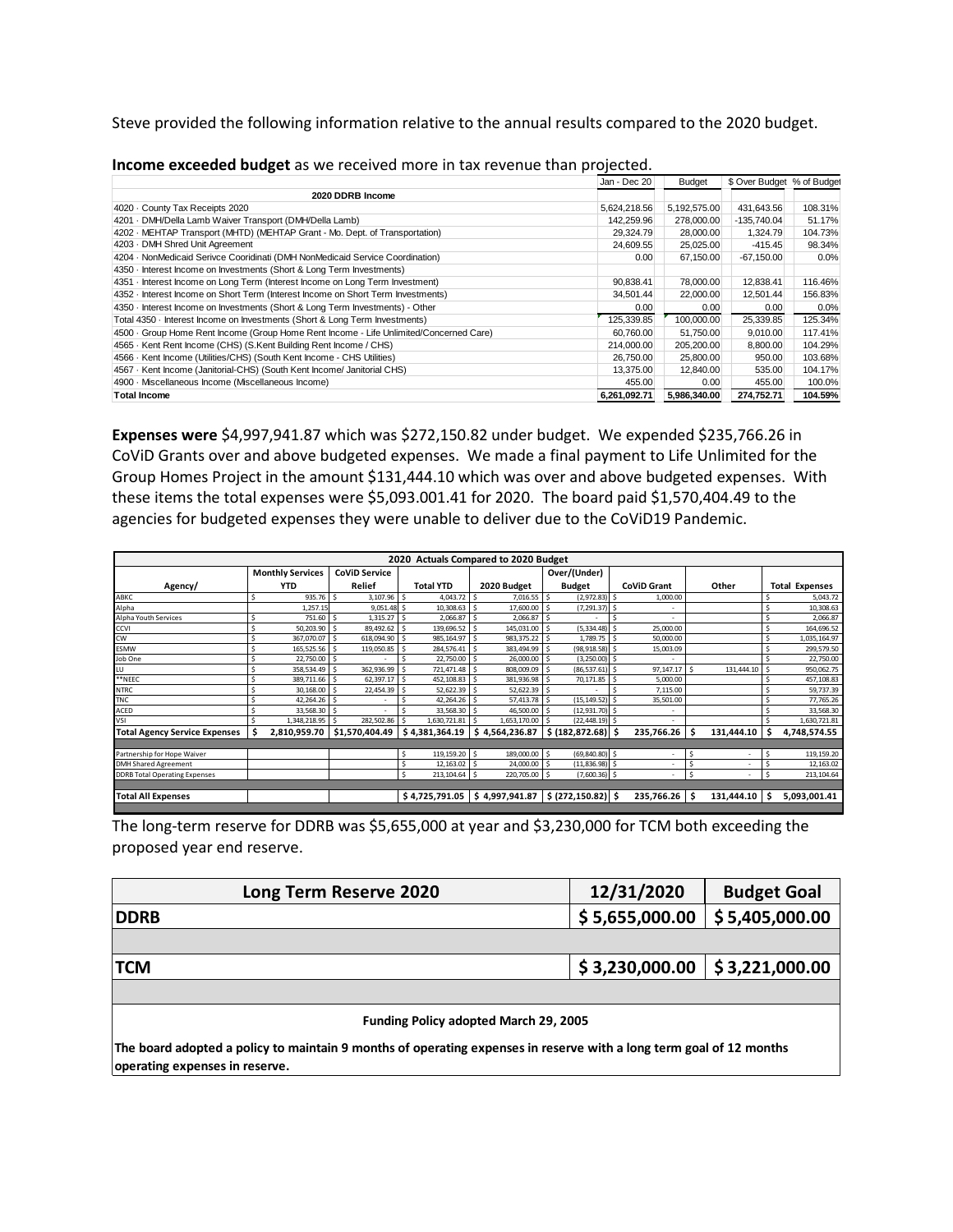### **Administrative Directors Report**

Sonja Bennett advised that the process for the 2020 Audit were underway. She said that she hopes to have everything completed by the end of March but will keep everyone informed as the audit progresses. She advised also that she applied for the SFY22 MEHTAP grant through the Missouri Department of Transportation and requested \$30,000 compared to the \$25,000 we had received for SFY21.

### **Executive Committee**

Steve, after emailing the 2021 board committee assignments reminded everyone of those assignments.

#### **EXECUTIVE COMMITTEE**

Chairman: Stephen Elliott Vice-Chairman: Gary Steinman Secretary: James Gottstein Treasurer: Richard White

#### **FINANCE COMMITTEE**

Richard White, Chairman Stephen Elliott Gary Steinman Janet White

#### **SERVICES COMMITTEE**

Pat Schoenrade - Chairman Robert Sevier Alan Naylor Janet White

#### **LONG RANGE PLANNING COMMITTEE**

James Gottstein - Chairman Gary Steinman Pat Schoenrade Robert Sevier

### **BOARD OWNED PROPERTY COMMITTEE**

Alan Naylor - Chairman Rick White James Gottstein Janet White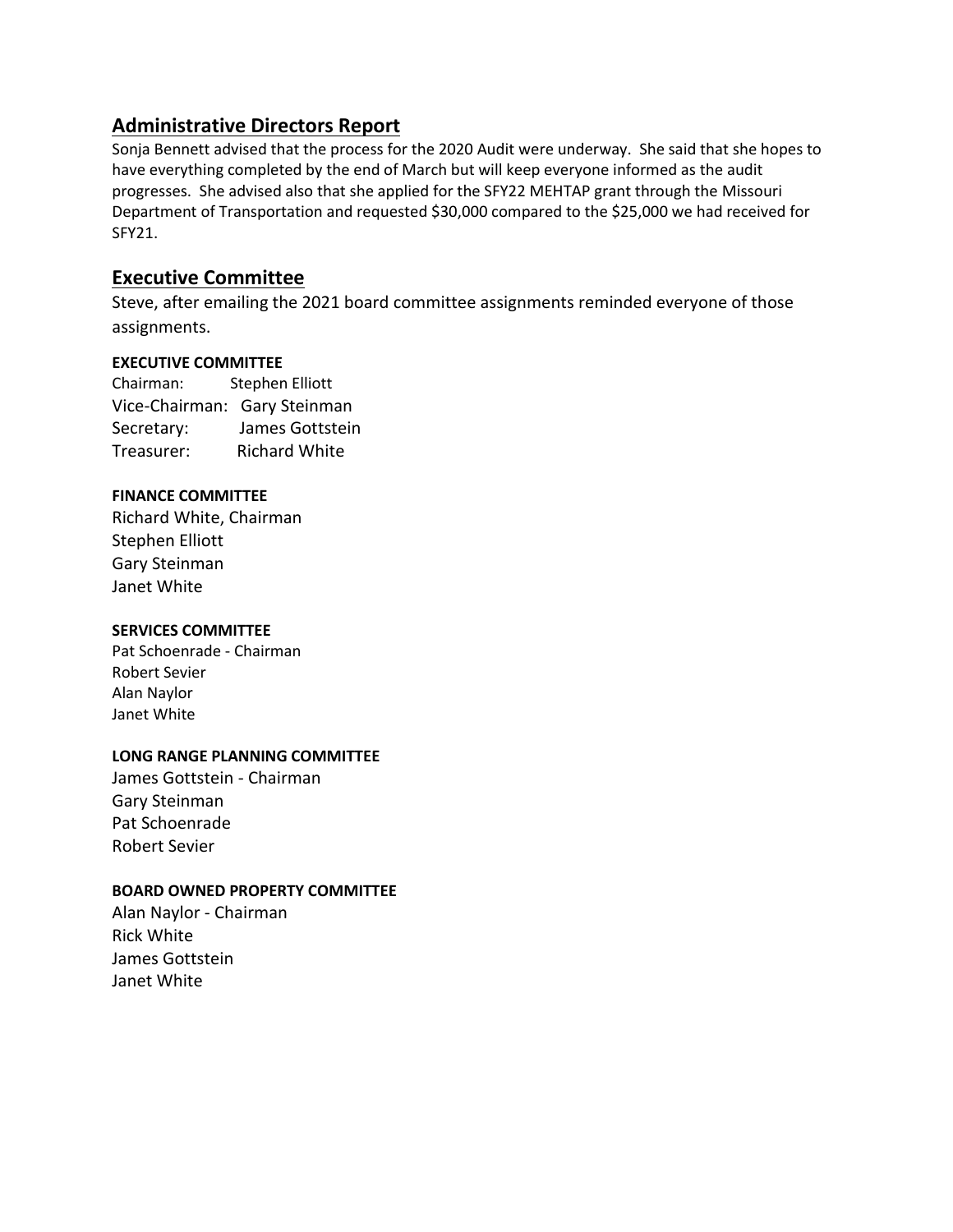### **Services Committee**

Pat Schoenrade advised that the **TNC Community** submitted an application for to provide services for **the Independent Living Assistance Program (ILAP)** as a new provider for this program. She advised that the Services Committee had reviewed the application and found that TNC Community meets the criteria required to provide these services. The Services Committee approved and referred to the Finance Committee for review. The Services Committee is prepared to recommend to the board for approval if the Finance Committee approves.

### **Finance Committee**

Rick White T**NC Community submitted an application for \$72,000 for funding the Independent Living Assistance Program (ILAP)** as a new provider for this program. He reminded member that the Board had approved additional funding for this program in 2021 for providers in addition to Life Unlimited. Rick advised the Finance Committee reviewed the financial documents provided by TNC Community and determined they could financially support the program. The Finance Committee approved and recommends to the board for approval.

Pat Schoenrade motioned the board approve TNC Community to provide ILAP Services in 2021 to up to ten (10) qualifying residents with the amount not to exceed \$72,000.00 with delivered services to be paid on a unit basis of 15 minutes equal a unit; a unit rate equal \$7.50. Janet White seconded the motion. By majority roll call vote the measure passed.

Steve directed Sonja to make the line-item budget transfer accordingly and prepare the contracts for signature. The program will be made available March 1, 2021. Anita Hartman confirmed that CHS would provide a list of qualified residents who could benefit from this program.

Rick advised the Finance Committee reviewed the lingering situation created by the on-going CoViD19 pandemic. They discussed the cost/benefits of extending the **CoViD19 Service Relief Program t**hrough June 30, 2021 to all of our agencies who are not able to have 100% of employees return to work and/or participate in service activities. The funding would be based on a monthly average of the approved budget funding for 2021. This would not increase the previously approved budget but allow for the funds to be expended in order to maintain the stability of the agencies and the Finance Committee recommends the board approve. Steve Elliott motioned the board to approve this program through June 2021. James Gottstein seconded the motion and the board members present approved unanimously.

Rick reminded the had Board approved and set aside funds in 2020 for a CoVid19 Grant in the amount of \$400,000 to help cover extraordinary expenditures directly related to the pandemic. All of those funds were not expended in 2020. He advised the Finance Committee discussed the need for funds for these types of expenses to be available in 2021 and recommend the board approve utilizing the remaining funds set aside in 2020 to fund this program in 2021. Alan Naylor motioned that the board to approve funding for a **2021 CoViD Relief Grant in the amount of \$165,000** which is the amount remaining from the 2020 funds. Rick White seconded the motion. The measure passed by majority roll call vote. Rick directed Sonja to establish allocation amounts based on annual approved funding similar to 2020 and prepare a funding application. The funding is made available upon approval of application.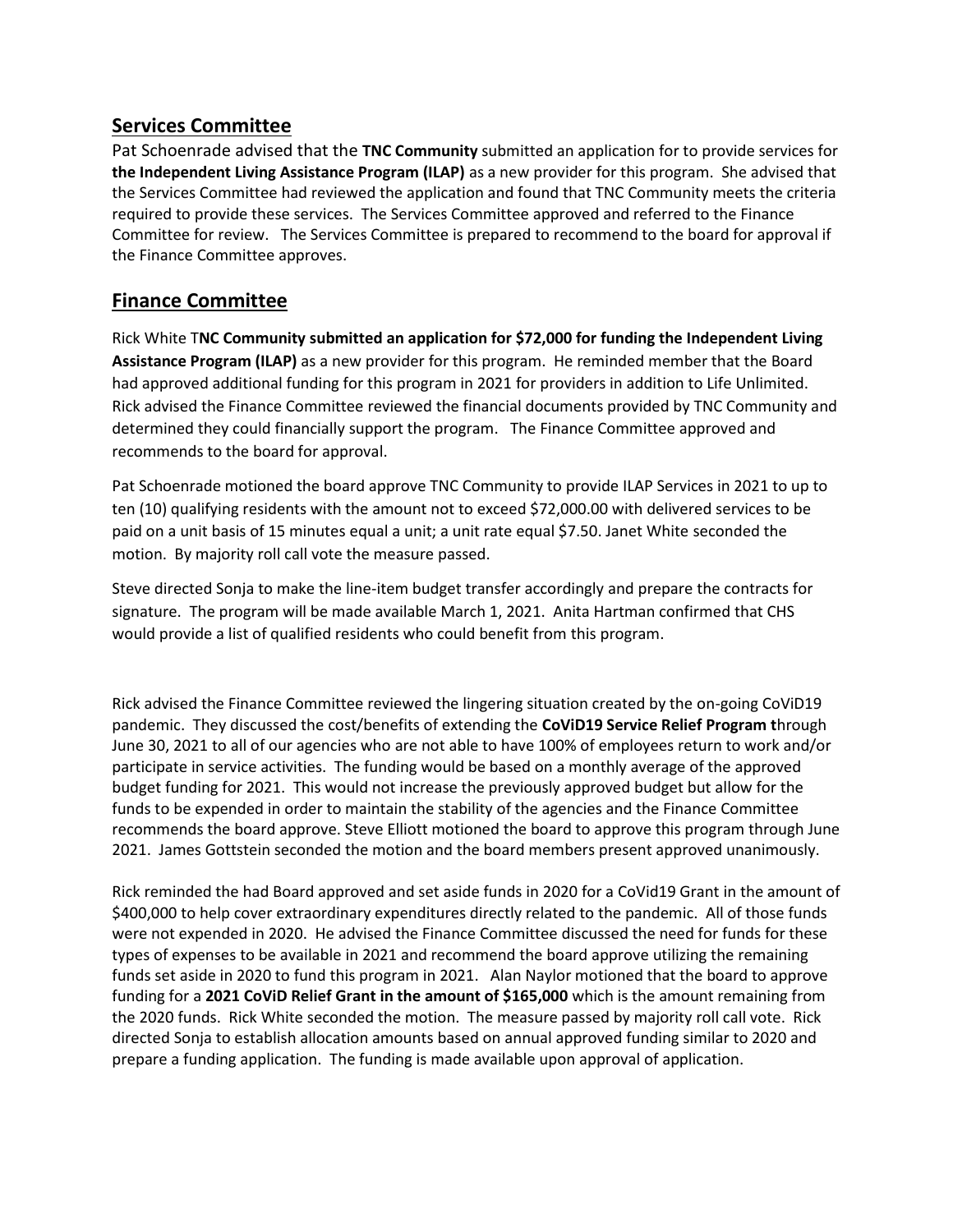Rick reminded the Board that they did not approve a Capital Grant Program in 2020 due to the uncertainty created by the pandemic. He advised the Finance Committee reviewed our year-end financial position as well as the projections for 2021. The Finance Committee determined that the financial position of the board would allow for a capital grant program in 2021 in the amount of \$500,000. Steve Elliott motioned that the board approve a **2021 Capital Grant Program in the amount of \$500,000** with allocation by agency based on 2021 approved budget funding. Alan Naylor seconded the motion and all members present approved unanimously by roll call vote. Rick directed Sonja to establish allocation amounts based on annual approved funding similar to 2019 and prepare a funding application. The funding is made available upon approval of application with all projects to be completed in calendar year 2021 unless otherwise approved.

### **Board Owned Committee**

Alan Naylor advised that he had visited with Jason Kuhlman regarding the inspection of the board owned homes. Since he and Jason will both have received the CoViD vaccine by mid-March, he plans to coordinate with Ryan Hicks with Life Unlimited to inspect our homes in April.

### **Long Range Planning Committee**

James Gottstein suggested that the board review the need to continue this committee. All agreed to take this under review.

## **Center for Human Services**

Anita Hartman reported that CHS has 45 full time employees and a new Service Coordinator starting on February 24 making them fully staffed. They are serving 1264 consumers. The Medicaid eligible rate was about 72%.

| <b>Waiver Wait List</b> | <b>Number on List</b> | <b>Types of Service Requested</b>                         | <b>Slots Approved</b> |
|-------------------------|-----------------------|-----------------------------------------------------------|-----------------------|
| Autism                  | 69                    | PA, Respite, SME,                                         | 19                    |
| Hope                    | 3                     | PA, Home Modification,<br>Day-Habilitation,<br>Employment | 0                     |
| <b>CSW</b>              | 14                    | Home Modification,<br>Transportation                      | 0                     |
| Comp                    | 11                    | Residential                                               | 1                     |
| Lopez                   | 2                     | Respite, Home<br>Modification, DME, PA                    | 0                     |

She advised that the Waiver Wait List had improved and pleased that was true for the Autism Wait List as well.